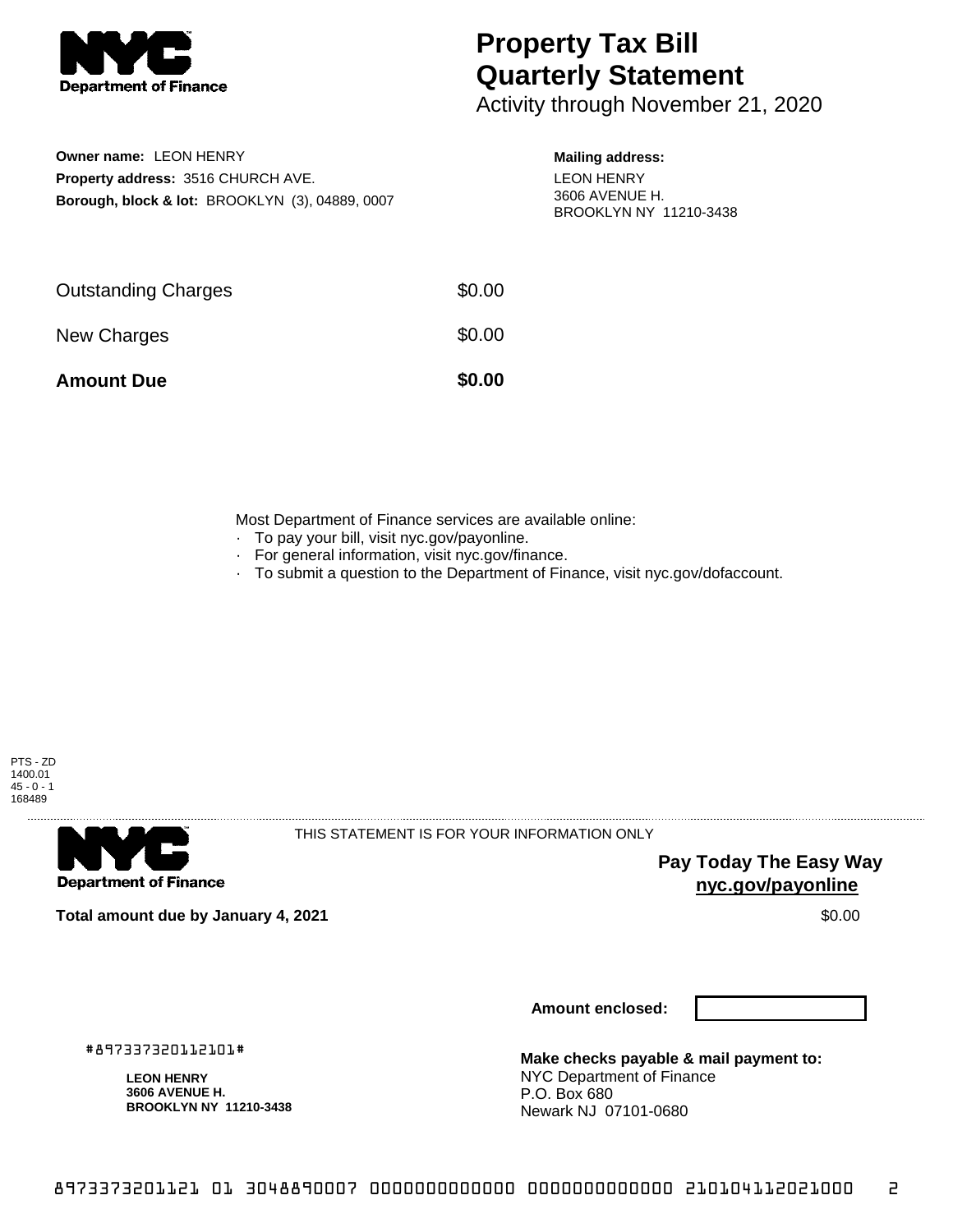

| <b>Previous Charges</b>                                             |                      | Amount<br>\$0.00 |                                |
|---------------------------------------------------------------------|----------------------|------------------|--------------------------------|
| Total previous charges including interest and payments              |                      |                  |                                |
| <b>Current Charges</b>                                              | <b>Activity Date</b> | <b>Due Date</b>  | Amount                         |
| Finance-Property Tax<br><b>Adopted Tax Rate</b><br>Payment Adjusted | 01/01/2021           | 01/01/2021       | \$0.00<br>$$-20.90$<br>\$20.90 |
| <b>Total current charges</b>                                        |                      |                  | \$0.00                         |
| <b>Tax Year Charges Remaining</b>                                   | <b>Activity Date</b> | <b>Due Date</b>  | <b>Amount</b>                  |
| Finance-Property Tax<br><b>Adopted Tax Rate</b>                     |                      | 04/01/2021       | \$0.00<br>$$-20.90$            |
| <b>Early Payment Discount</b><br>Payment Adjusted                   | 01/01/2021           | 04/01/2021       | \$0.21<br>\$20.69              |
| Total tax year charges remaining                                    |                      |                  | \$0.00                         |
| <b>Overpayments/Credits</b>                                         | <b>Activity Date</b> | <b>Due Date</b>  | <b>Amount</b>                  |
| <b>Credit Balance</b>                                               |                      | 07/01/2020       | $$-41.59$                      |
| Total overpayments/credits remaining on account                     |                      |                  | \$41.59                        |

You must apply for a refund or a transfer of credits resulting from overpayments within six years of the date of **the overpayment or credit. Please note that overpayments and credits are automatically applied to unpaid taxes.**

## **Home banking payment instructions:**

- 1. **Log** into your bank or online bill pay website.
- 2. **Add** the new payee: NYC DOF Property Tax. Enter your account number, which is your boro, block and lot, as it appears here: 3-04889-0007 . You may also need to enter the address for the Department of Finance. The address is P.O. Box 680, Newark NJ 07101-0680.
- 3. **Schedule** your online payment using your checking or savings account.

## **Did Your Mailing Address Change?** If so, please visit us at **nyc.gov/changemailingaddress** or call **311.**

When you provide a check as payment, you authorize us either to use information from your check to make a one-time electronic fund transfer from your account or to process the payment as a check transaction.